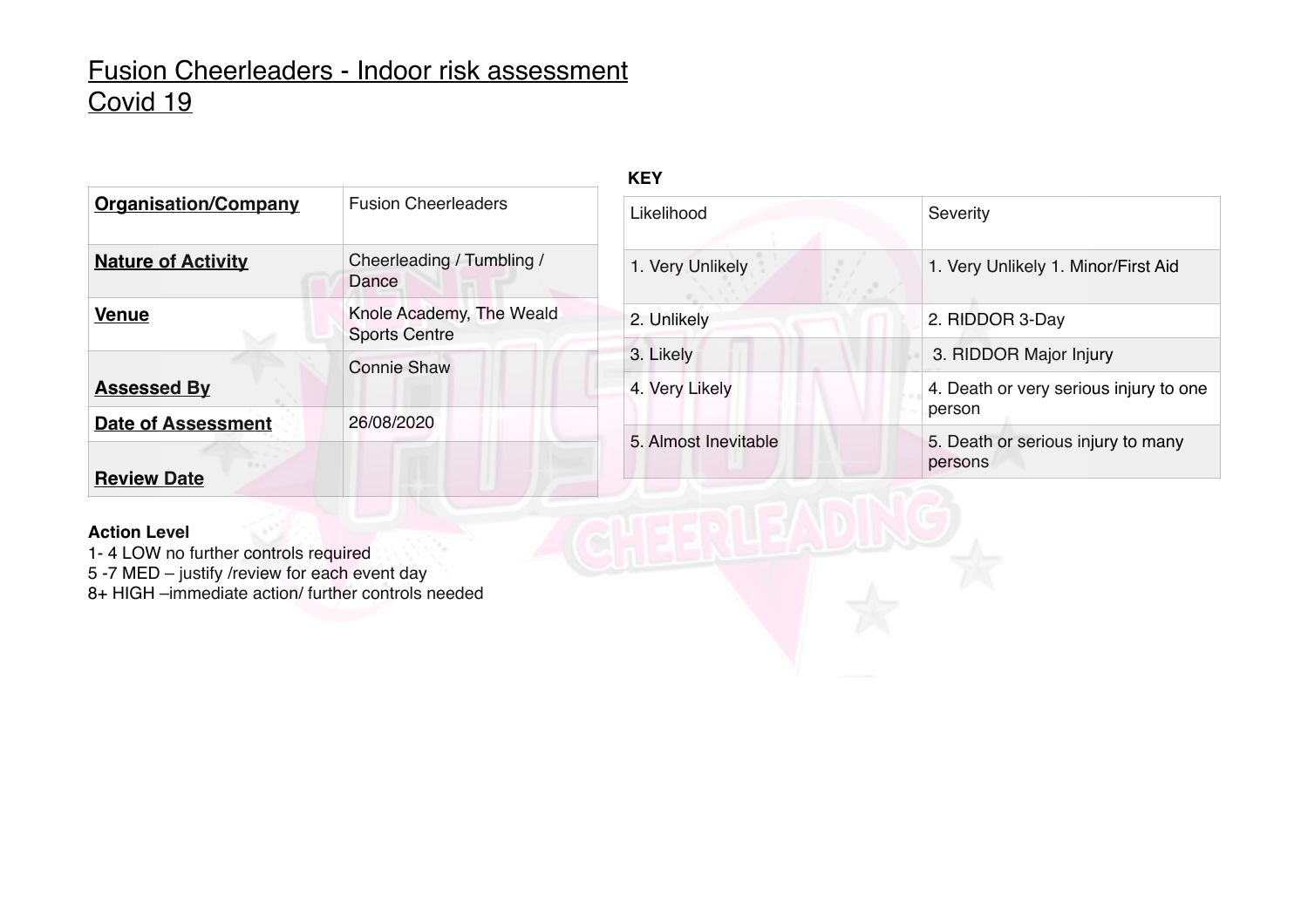| <b>Potential Hazard/Risk</b>                                                                                                                                                                                                                                              | <b>Consequence</b>                                                                | <u>Who is at</u><br>risk?    | <b>Existing control</b><br>measures                                                                                                                                                                                                                                                                                                        | <b>Further Controls and</b><br><b>Actions required</b>                                                                                                                                                                                                                        | <b>Risk</b> |
|---------------------------------------------------------------------------------------------------------------------------------------------------------------------------------------------------------------------------------------------------------------------------|-----------------------------------------------------------------------------------|------------------------------|--------------------------------------------------------------------------------------------------------------------------------------------------------------------------------------------------------------------------------------------------------------------------------------------------------------------------------------------|-------------------------------------------------------------------------------------------------------------------------------------------------------------------------------------------------------------------------------------------------------------------------------|-------------|
| The venue will be<br>inadequately prepared in<br>terms of hygiene before<br>activities return and during<br>activities.<br>Staff are unprepared<br>training and resource wise<br>to undertake cleaning and<br>sanitising of equipment<br>and<br>gym areas (including PPE) | Risk of infection is<br>increased due to<br>unclean surfaces<br>harbouring germs. | Athletes<br>Staff<br>Coaches | Deep clean of venue by<br>professional cleaners prior<br>to<br>return / staff to come in<br>and<br>clean equipment, clear and<br>organize all gym areas,<br>disinfect mats under<br>instruction.<br>Maintenance of a robust<br>daily<br>cleaning schedule<br>including<br>monitoring and cleaning<br>before, during and after<br>sessions. | Clear training / instructions<br>to staff as to their role and<br>responsibility in the<br>preparation and cleaning<br>of the gym and equipment.<br>Additional contracts for<br>staff outlining their roles<br>and responsibilities.<br>Purchase cleaning<br>products and PPE | <b>LOW</b>  |
|                                                                                                                                                                                                                                                                           |                                                                                   |                              | Appropriate cleaning<br>products and PPE<br>purchased (both product<br>type and quantity)                                                                                                                                                                                                                                                  |                                                                                                                                                                                                                                                                               |             |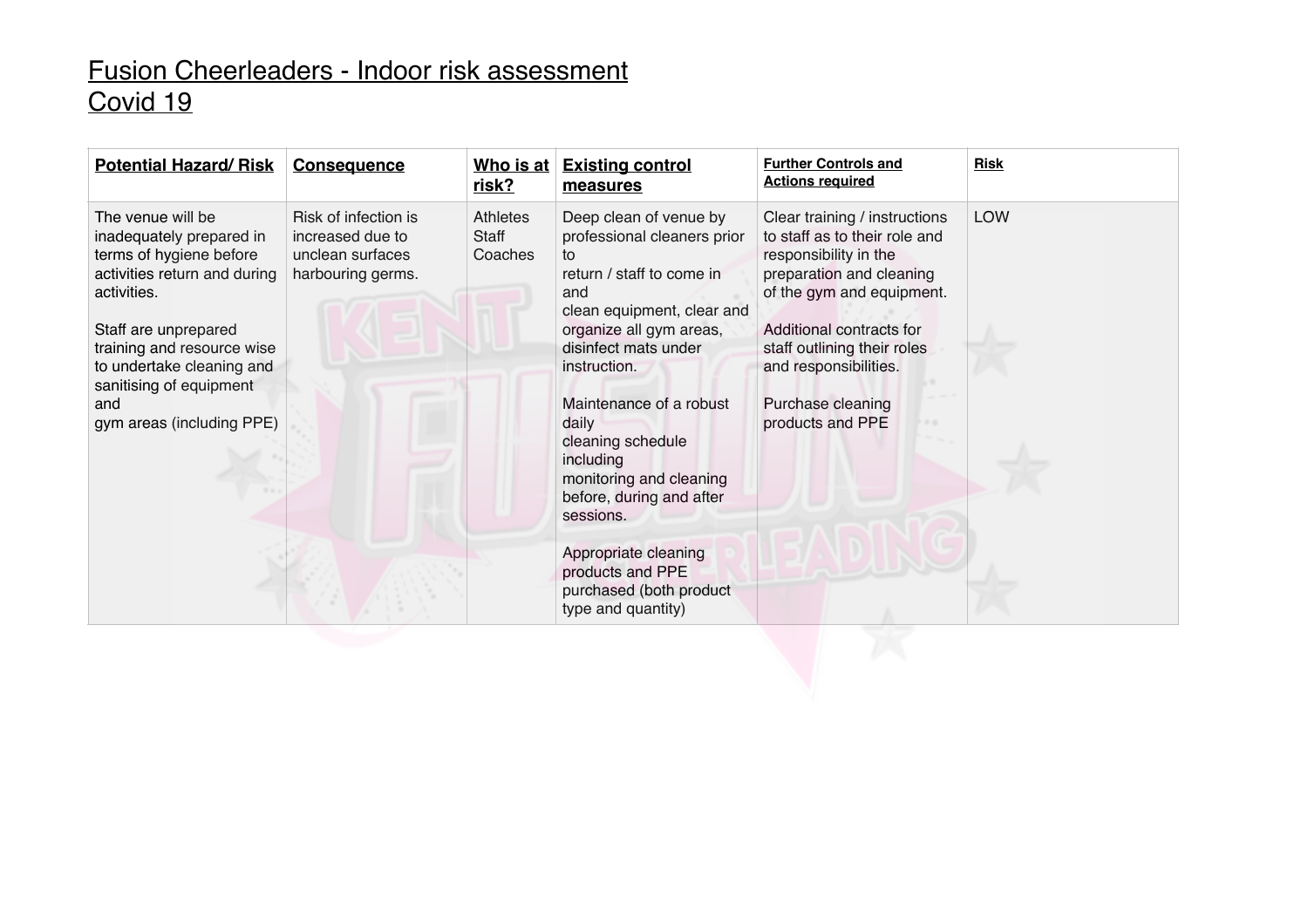| Access to the venue:<br>The venue won't be able<br>to facilitate social<br>distancing measures for<br>athletes and parents<br>accessing the gym<br>and car parking facilities | Increased risk of<br>infection transmission<br>due to lack of social<br>distancing. | Athletes<br>Parents /<br>Guardians | Limit the number of<br>participants in each class<br>Parents should wait in their<br>cars until the very last<br>minute for drop off and pick<br>up to avoid unnecessary<br>contact.<br>Signage will clearly<br>indicate | Monitor access points.<br>Consider changing the<br>number of access points,<br>either increase to reduce<br>congestion or decrease to<br>enable monitoring.<br>Decide how you will<br>organise limited class<br>sizes and inform athletes<br>of their new class times. | LOW |
|-------------------------------------------------------------------------------------------------------------------------------------------------------------------------------|-------------------------------------------------------------------------------------|------------------------------------|--------------------------------------------------------------------------------------------------------------------------------------------------------------------------------------------------------------------------|------------------------------------------------------------------------------------------------------------------------------------------------------------------------------------------------------------------------------------------------------------------------|-----|
|                                                                                                                                                                               |                                                                                     |                                    | entrances and exits for<br>cars and athletes.<br>Social distancing markers<br><sub>on</sub><br>the floor will show where<br>athletes must wait to enter<br>and how to move around<br>the mat.                            | Consider wet weather<br>contingency if asking<br>athletes to wait outside for<br>long periods.<br>Ensure all measures are<br>clearly communicated to<br>athletes and parents (say<br>how you will do this.                                                             |     |
|                                                                                                                                                                               |                                                                                     |                                    | Stop all non-essential<br>visitors.<br>Reduce the number of<br>people in attendance at the<br>gym.<br>Hand sanitiser stations on<br>entry/exit and around the<br>gym                                                     |                                                                                                                                                                                                                                                                        |     |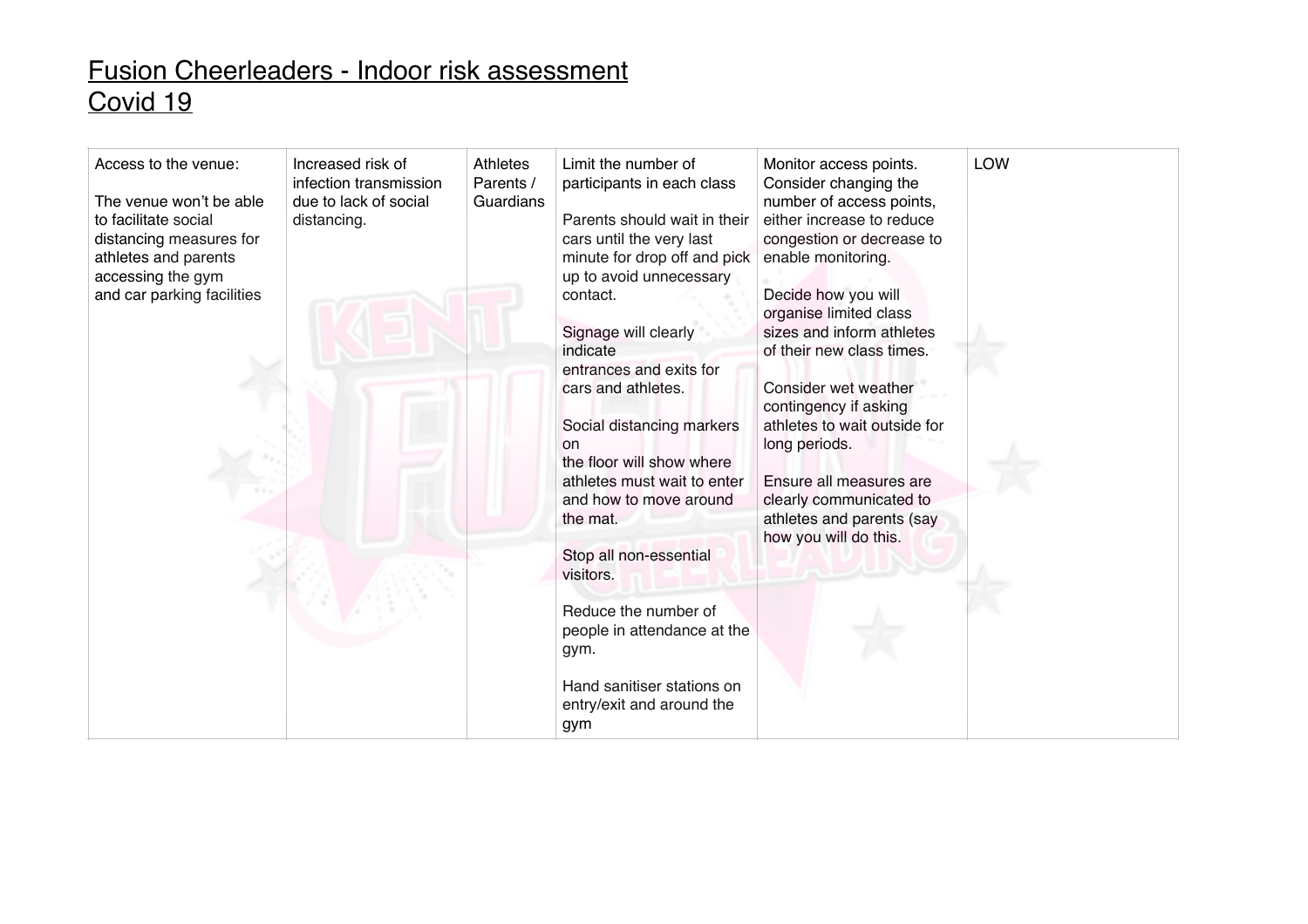| The venue will be<br>inadequately prepared for<br>social distancing<br>measures | Increased risk of<br>infection due to lack<br>of social distancing.                                                                                                | <b>Athletes</b><br><b>Staff</b><br>Coaches | Markers will be placed on<br>the<br>floor panels 1m apart and<br>athletes will remain on<br>their<br>marker throughout the<br>class.<br>Signage on the floor and<br>walls will indicate the traffic<br>flow for people moving<br>around the gym.<br>All coaches and staff to be<br>trained on all procedures.                                                                          | Ensure markers are<br>effective (not tape that will<br>constantly peel off the<br>floor).<br>Create signage.<br>Ensure all measures are<br>clearly communicated to<br>athletes and parents.                                                                                                                                                                                                 | <b>MEDIUM</b> |
|---------------------------------------------------------------------------------|--------------------------------------------------------------------------------------------------------------------------------------------------------------------|--------------------------------------------|----------------------------------------------------------------------------------------------------------------------------------------------------------------------------------------------------------------------------------------------------------------------------------------------------------------------------------------------------------------------------------------|---------------------------------------------------------------------------------------------------------------------------------------------------------------------------------------------------------------------------------------------------------------------------------------------------------------------------------------------------------------------------------------------|---------------|
| The venue will be<br>inadequately prepared in<br>terms of toilette facilities   | Risk of infection is<br>increased due to<br>surfaces harbouring<br>germs.<br>Inability to maintain<br>social distancing<br>measures in the<br>toilette facilities. | <b>Athletes</b><br>Staff<br>Coaches        | Max number of athletes<br>using toilette facilities at<br>the same time (number to<br>be determined based on<br>venue size)<br>Signage on doors and<br>walls<br>reminding athletes to wash<br>hands thoroughly using<br>soap<br>and water for 20 seconds.<br>Ask athletes to go to the<br>toilet before they arrive at<br>the gym to minimise the<br>use of the washroom<br>facilities | Clear training / instructions<br>to staff as to their role and<br>responsibility in supervising<br>and maintaining the<br>cleaning<br>of toilette facilities.<br>Use alcohol-based hand<br>sanitiser if soap and water is<br>not available.<br>Ensure all measures are<br>clearly communicated to<br>athletes and parents.<br>Consider shorter sessions<br>and therefore no break<br>times. | LOW           |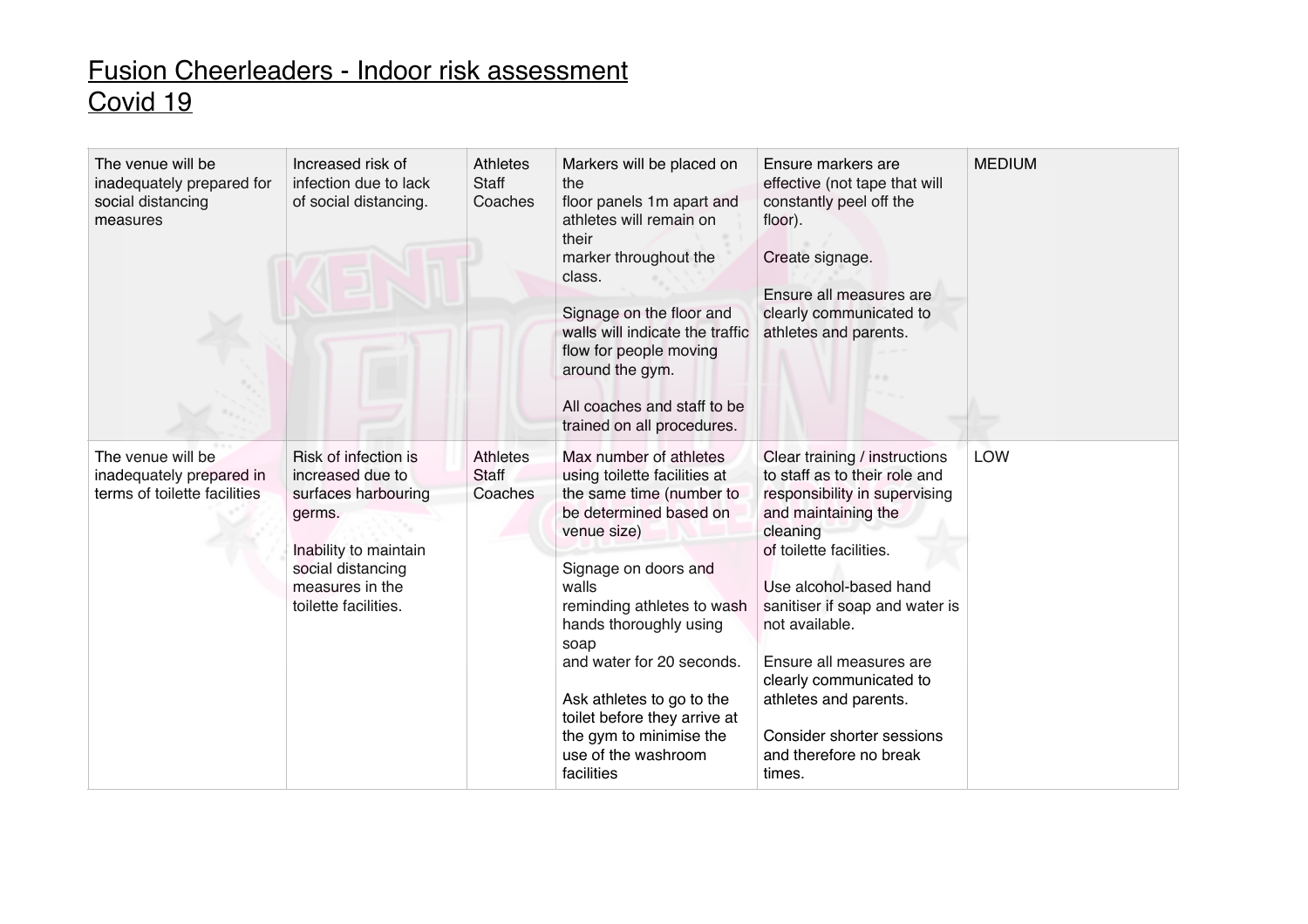| The venue will be<br>inadequately prepared in<br>terms of changing facilities                                                                        | Risk of infection is<br>increased due to<br>surfaces harbouring<br>germs.<br>Inability to maintain<br>social distancing<br>measures in the toilette<br>facilities | Athletes                                                      | Changing facilities will be<br>closed. Athletes will be<br>asked to come to class<br>already changed                                                              | Ensure all measures are<br>clearly communicated to<br>athletes and parents.                                                             | <b>LOW</b>    |
|------------------------------------------------------------------------------------------------------------------------------------------------------|-------------------------------------------------------------------------------------------------------------------------------------------------------------------|---------------------------------------------------------------|-------------------------------------------------------------------------------------------------------------------------------------------------------------------|-----------------------------------------------------------------------------------------------------------------------------------------|---------------|
| The activity/class<br>timetable will not allow for<br>safe social distancing<br>between teams entering<br>and exiting the floor /<br>hallways / gym. | Increased risk of<br>infection due to lack<br>of social distancing                                                                                                | <b>Athletes</b><br>Staff<br>Coaches<br>Parents /<br>Guardians | Reduce the number of<br>classes offered to allow<br>time for required cleaning<br>between classes                                                                 | Ensure all measures are<br>clearly communicated to<br>athletes and parents.                                                             | <b>LOW</b>    |
| Staff and coaches will not<br>know how to keep<br>themselves safe from<br>exposure to COVID-19                                                       | Staff and coaches<br>increasing their risk of<br>infection, or the spread<br>of an infection to<br>themselves or others.                                          | <b>Staff</b><br>Coaches                                       | Clear training and<br>communication with staff<br><sub>on</sub><br>their roles, protocol and<br>any<br>PPE measures.<br>No spotting, handshakes,<br>hi5's or hugs | Meetings to provide<br>feedback and reviewing<br>practices.<br>Trial processes on test<br>classes before rolling out<br>to all classes. | <b>MEDIUM</b> |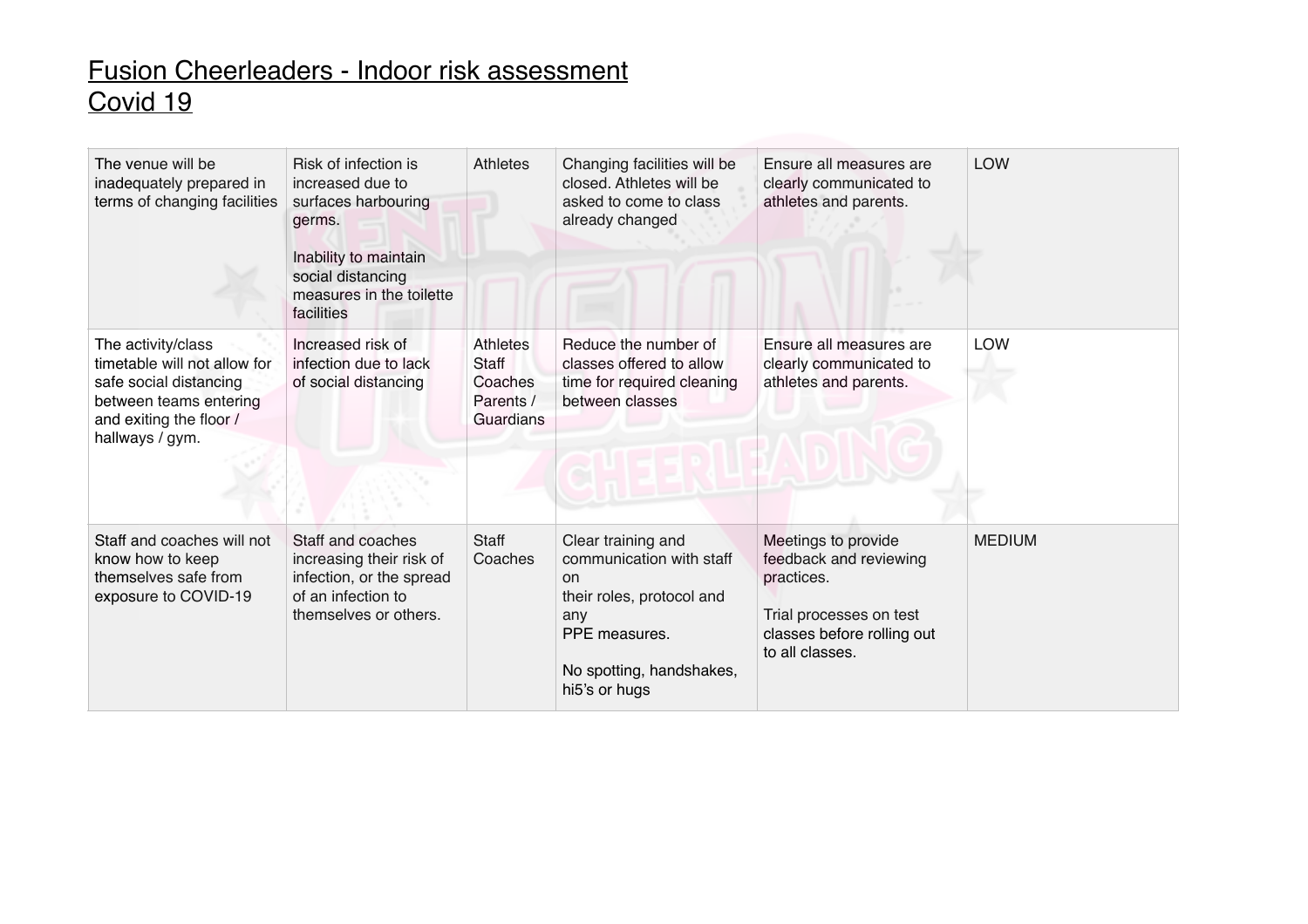| Staff and coaches will not<br>know what to do if an<br>athlete or parent presents<br>with Covid-19 symptoms<br>https://www.nhs.uk/<br>conditio<br>ns/coronavirus-covid-19/ | Potential transmission<br>0f<br>COVID-19, resulting in<br>people contracting the<br>virus.<br>Heightened risk to<br>the individual if they<br>are not treated in a<br>timely manner | Athletes<br>Staff<br>Coaches<br>Parents | If an athlete develops a<br>high temperature or a<br>persistent cough while at<br>the gym, they<br>should:<br>-Return home immediately<br>-Avoid touching anything<br>-They must then follow the<br>guidance on self-isolation<br>and not return to the gym<br>until their period of self-<br>isolation has been<br>completed.<br>-All athletes in the same<br>session as that athlete will<br>be asked to return home<br>immediately and self-<br>isolate for 14 days.<br>Staff to clean all areas<br>where<br>the athlete has been,<br>following their removal<br>from the gym, wearing<br>PPE and under instruction. | Create action flow chart<br>Identify a location within<br>the gym where an athlete<br>or staff member can<br>safely isolate until someone<br>is able to collect them / a<br>medical<br>professional can assess<br>them.<br>Provide training to ensure<br>coaches and staff are<br>confident in identifying<br>symptoms and the<br>protocol for dealing with<br>such a situation.<br>Communicate clearly to<br>athletes and parents that if<br>they show any signs of<br>Covid-19 they are to stay<br>home and isolate for 14<br>days (as per NHS<br>guidelines) | <b>MEDIUM</b> |
|----------------------------------------------------------------------------------------------------------------------------------------------------------------------------|-------------------------------------------------------------------------------------------------------------------------------------------------------------------------------------|-----------------------------------------|-------------------------------------------------------------------------------------------------------------------------------------------------------------------------------------------------------------------------------------------------------------------------------------------------------------------------------------------------------------------------------------------------------------------------------------------------------------------------------------------------------------------------------------------------------------------------------------------------------------------------|-----------------------------------------------------------------------------------------------------------------------------------------------------------------------------------------------------------------------------------------------------------------------------------------------------------------------------------------------------------------------------------------------------------------------------------------------------------------------------------------------------------------------------------------------------------------|---------------|
|----------------------------------------------------------------------------------------------------------------------------------------------------------------------------|-------------------------------------------------------------------------------------------------------------------------------------------------------------------------------------|-----------------------------------------|-------------------------------------------------------------------------------------------------------------------------------------------------------------------------------------------------------------------------------------------------------------------------------------------------------------------------------------------------------------------------------------------------------------------------------------------------------------------------------------------------------------------------------------------------------------------------------------------------------------------------|-----------------------------------------------------------------------------------------------------------------------------------------------------------------------------------------------------------------------------------------------------------------------------------------------------------------------------------------------------------------------------------------------------------------------------------------------------------------------------------------------------------------------------------------------------------------|---------------|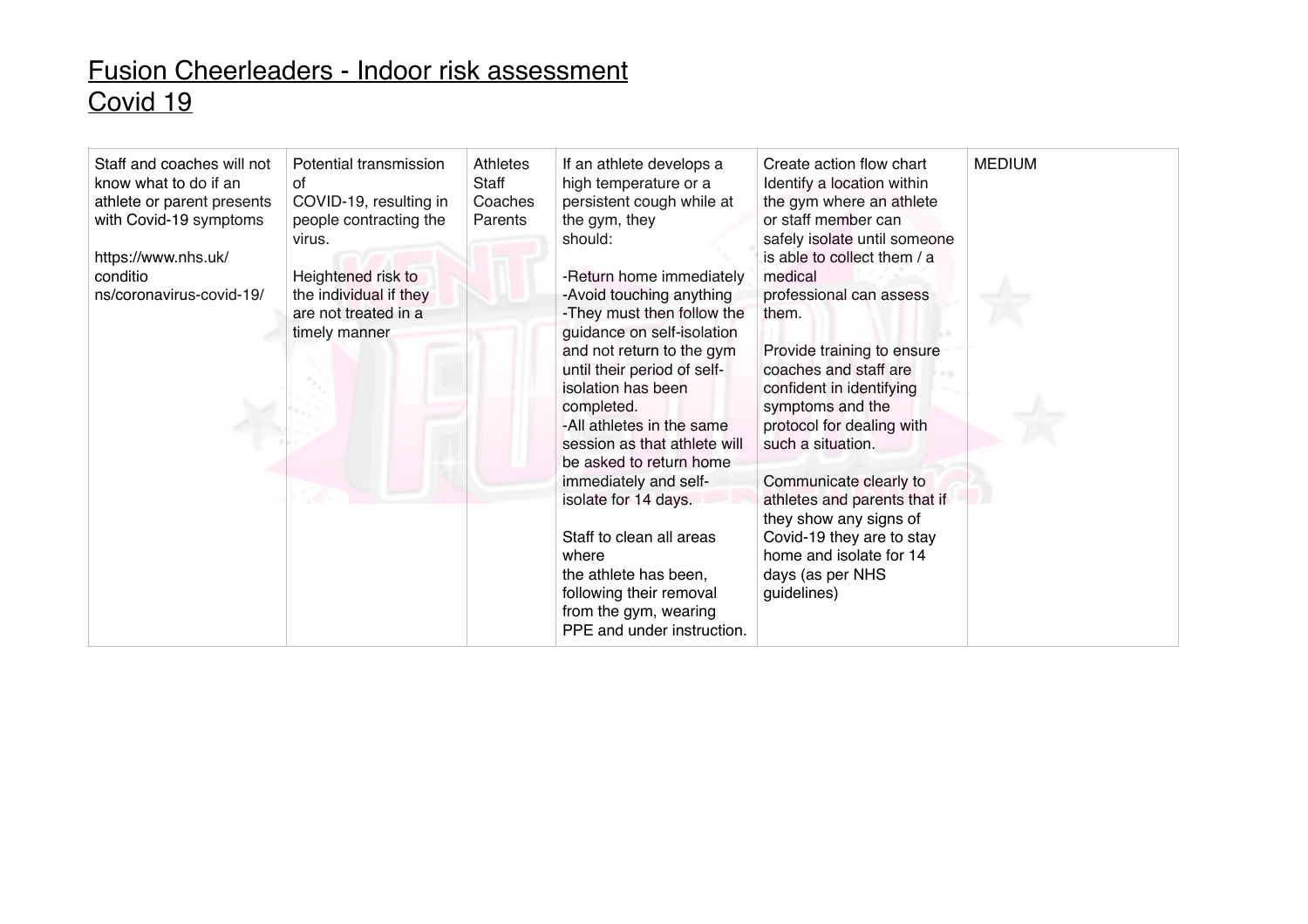| An athlete of staff member<br>who has been to the gym<br>tests positive for Covid-19                                                                                | High increased risk<br>of infection to<br>athletes, staff and<br>coaches                                    | <b>Athletes</b><br>Staff<br>Coaches | Ensure all athletes contact<br>details are up to date for<br>contact tracing and contact<br>all those who had been in<br>the gym with the infected<br>person.<br>Use the NHS track and<br>trace service to inform<br>them of the incident and<br>provide any relevant<br>details.<br>Make clear to athletes and<br>staff who have been in<br>contact with the effected<br>athlete that they must not<br>attend the gym and isolate<br>for 14 days |                                                                                                                                                                                                                                                  | <b>MEDIUM</b> |
|---------------------------------------------------------------------------------------------------------------------------------------------------------------------|-------------------------------------------------------------------------------------------------------------|-------------------------------------|---------------------------------------------------------------------------------------------------------------------------------------------------------------------------------------------------------------------------------------------------------------------------------------------------------------------------------------------------------------------------------------------------------------------------------------------------|--------------------------------------------------------------------------------------------------------------------------------------------------------------------------------------------------------------------------------------------------|---------------|
| Athletes will be unclear on<br>how to behave in class,<br>and do not understand or<br>follow the social distancing<br>measures, markers and<br>traffic flow created | Athletes increasing their<br>risk of infection, or the<br>spread of an infection to<br>themselves or others | <b>Athletes</b><br>Staff<br>Coaches | All attending athletes are<br>sent clear guidance on the<br>measures<br>that will be in place.<br>No stunting, pyramids,<br>spotting, handshakes, hi5's<br>or hugs.<br>Signage on walls and<br>markers on the floor to<br>indicate instructions<br>athletes should follow.                                                                                                                                                                        | Create clear communication<br>channels and ensure all<br>attending athletes have<br>received the information<br>before attending.<br>Consider further measures,<br>such as limiting the amount<br>of time an athlete can be on<br>site. 2 hours? | <b>LOW</b>    |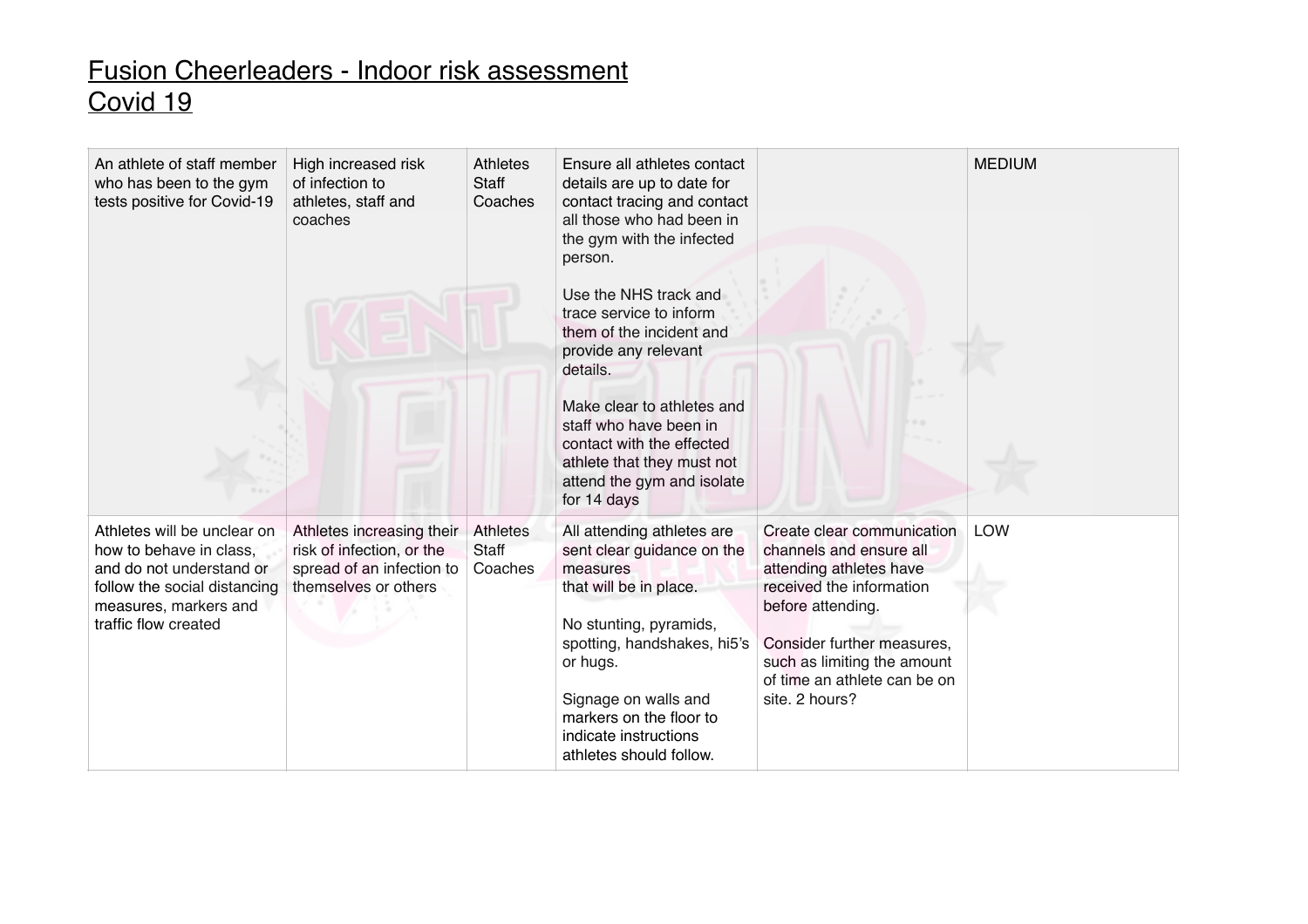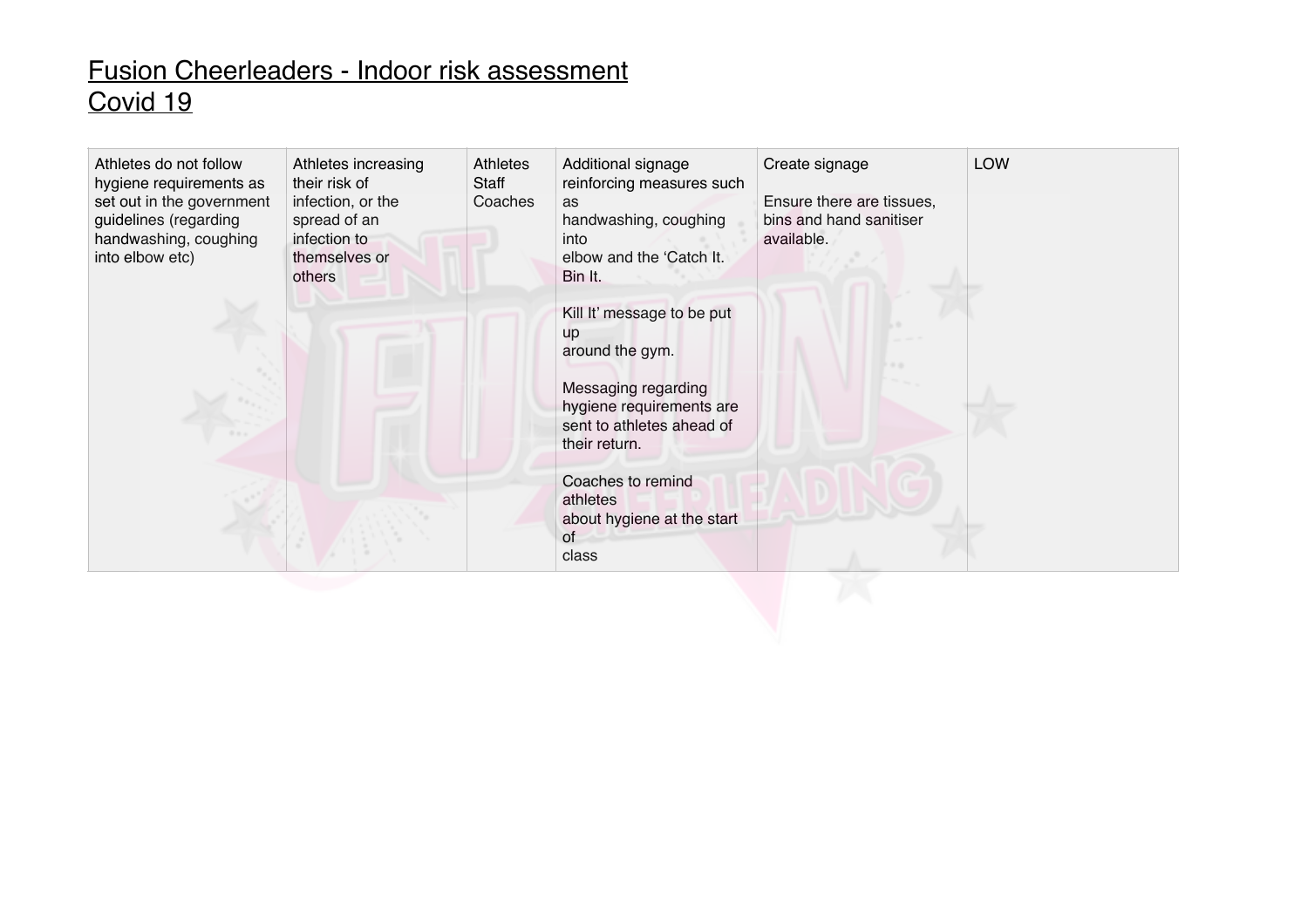| During classes athletes<br>will be unable to maintain<br>social distancing | Athletes increasing<br>their risk of infection, or<br>the spread of an<br>infection to themselves<br>or others | Athletes                            | Social distancing markers<br>on<br>the floor will show athletes<br>how to move around the<br>gym and where to train on<br>the mat.<br>Social distancing rules will<br>be<br>communicated to athletes<br>prior to attending. | Monitor and adjust any<br>measures that are not<br>working to make more<br>effective.<br>Create signage, maps<br>and markers<br>Communicate social<br>distancing rules with<br>athletes ahead of<br>attendance | <b>LOW</b>    |
|----------------------------------------------------------------------------|----------------------------------------------------------------------------------------------------------------|-------------------------------------|-----------------------------------------------------------------------------------------------------------------------------------------------------------------------------------------------------------------------------|----------------------------------------------------------------------------------------------------------------------------------------------------------------------------------------------------------------|---------------|
| During classes coaches<br>will be unable to maintain<br>social distancing  | Coaches increasing<br>their risk of infection, or<br>the spread of an<br>infection to themselves<br>or others. | Athletes<br><b>Staff</b><br>Coaches | Coaches and staff to pre-<br>plan how they will deliver<br>classes in order to<br>maintain social distancing.<br>If appropriate, PPE to be<br>worn (such as masks)                                                          | Plan effective training and<br>delivery strategies.                                                                                                                                                            | <b>MEDIUM</b> |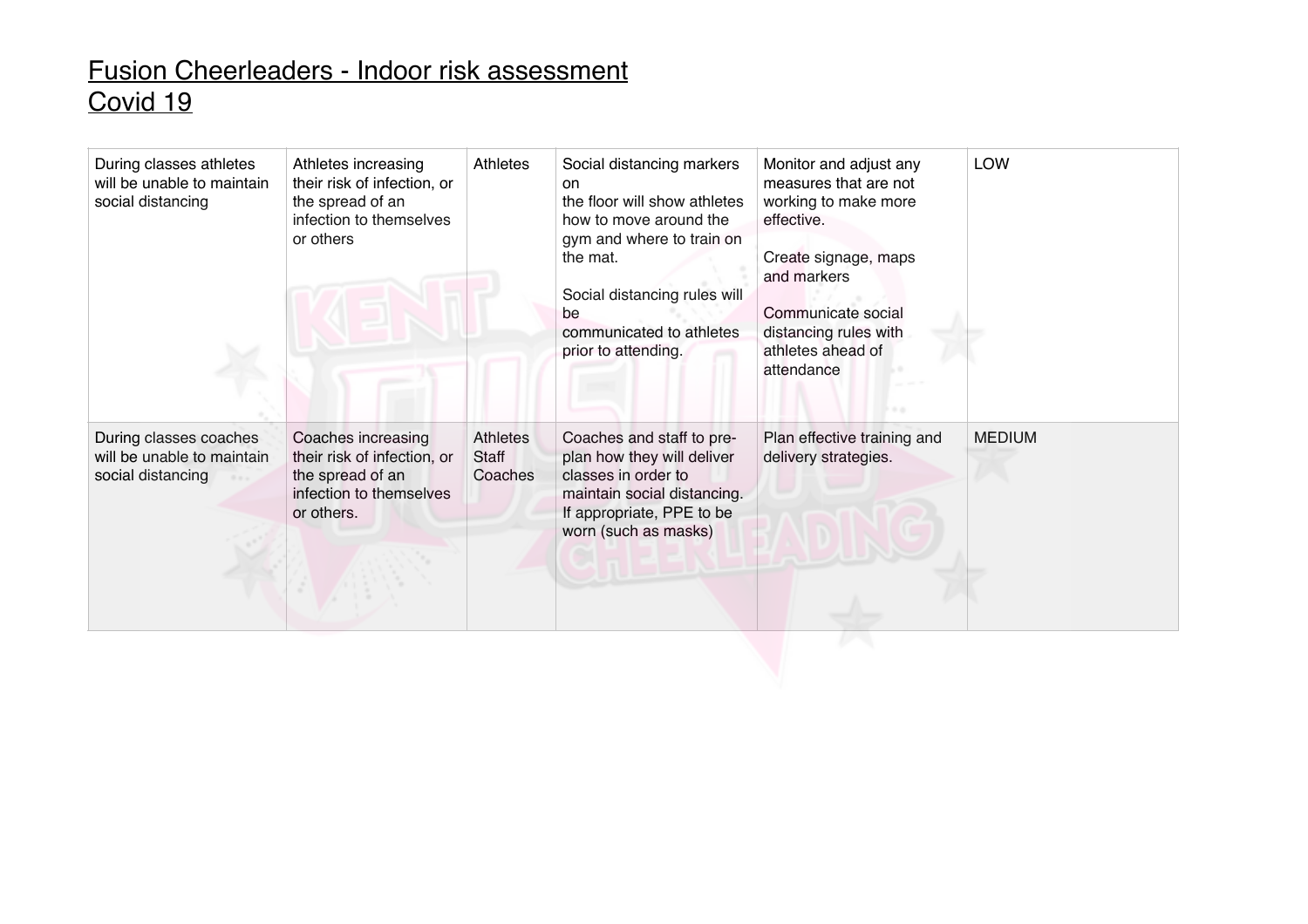| The storage of bags,<br>shoes and water bottles<br>etc will increase the risk of<br>infection transmission   | Increased risk of<br>spreading infection                                                   | Athletes<br>Staff<br>Coaches | Athletes will be asked to<br>bring the minimum<br>required with them and to<br>come dressed for class.<br>Water bottles to be kept on<br>the floor next to the athlete<br>in their designated space.<br>Water bottles to be kept at<br>the front of the mat on<br>designated markers.<br>No eating in the gym | Ask athletes to clearly mark<br>water bottles with their name                                                              | <b>LOW</b>    |
|--------------------------------------------------------------------------------------------------------------|--------------------------------------------------------------------------------------------|------------------------------|---------------------------------------------------------------------------------------------------------------------------------------------------------------------------------------------------------------------------------------------------------------------------------------------------------------|----------------------------------------------------------------------------------------------------------------------------|---------------|
| An area where an athlete<br>presenting with Covid-19 /<br>confirmed Covid-19 has<br>been requires sanitising | Potential transmission<br>of<br>Covid-19, resulting in<br>people contracting the<br>virus. | Athletes<br>Staff<br>Coaches | Area to be evacuated and<br>then either cleaned by staff<br><i>in</i><br>appropriate PPE or<br>professional cleaners                                                                                                                                                                                          | Daily checking of the<br>government website for<br>updates and directive on<br>any new required or<br>recommended measures | <b>MEDIUM</b> |